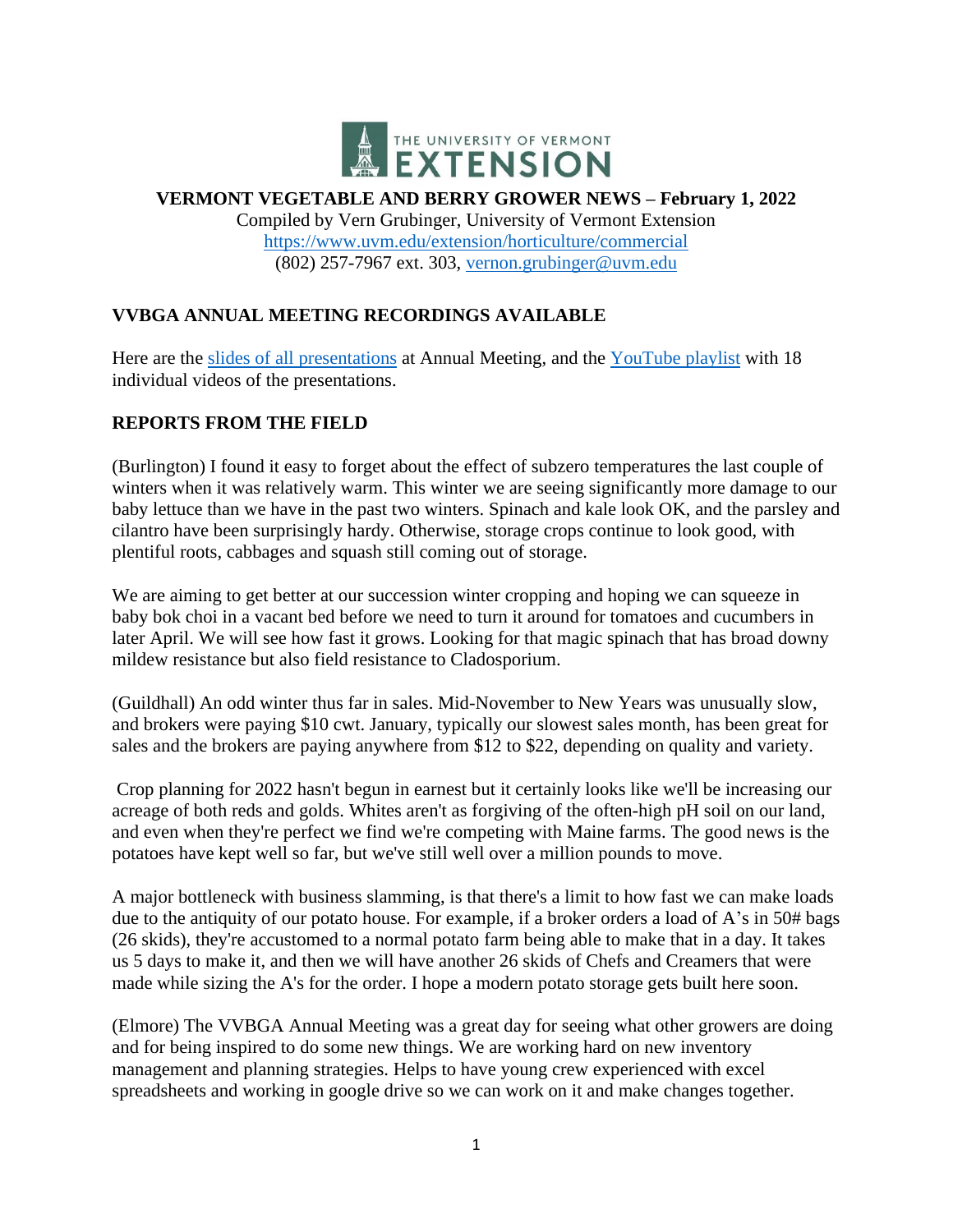We have a good feeling about this season upcoming, with some good preparation and direction we can be growing smarter and more successfully than before.

The super cold temps have us running to get frozen pipes repaired twice now. Hiring earlier in the season and hiring more crew so we can make sure to cover the tasks needed and hoping this will pay off in higher sales and better-quality crops.

(Plainfield NH) Wholesaling of root crops comes to an end this week. Our pack shed will be converted into a space to seed, set up the pot and flat filler, and gear up for the impending bedding plant season. Our storage/pack barn has turned out to be a great multi use space, and it's hard to admit that I once argued against it. The month of February will have us seeding ornamentals mostly but trays of tomato seedlings and root stocks as well.

Mike is working on tearing out a cooler that was rotting the floor up next to our farmstand kitchen, and we are going to replace it with an external box outside the farmstand, This and additional repairs to greenhouse and high tunnel doors and gable ends will be ongoing for the far future. I have been taking vegetative cuttings in the greenhouse as well, while Sarah and Anne chase supplies, soil, plants and hardgoods that were purchased or committed in the fall, only to find out that they are unavailable to us now.

We are all going through medical appointments and procedures that somehow pile up for the "off" season" while we also try to cram in some off farm vacation time. Zoom meetings seem to flourish with lawyers, accountants, and extension folks (here's a plug for the Tri -State IPM conference annually held. Lots of interesting and valuable info yearly).

I am not sure how an exit from the pandemic will change our farming paradigm, as we look to future shortages of plastic, fertilizer and related seeds and supplies as possibly the new norm. Though not a fan of the ice or extreme cold temps of late, I personally am still embracing the short days and not missing the long hours and commitment demanded of the growing season...which for us will start in earnest by the end of February.

(Argyle, NY) December and early January with extreme cloudiness brought our tunnel greens to very slow regrowth. Then the past couple weeks with frigid temps have continued to keep the greens slow. GH has benches of seedlings ready to go in tunnels when cold breaks a bit. We got our winter crops (lettuce and spinach) planted a week late in fall which is affecting our production this winter. Loading truck with below zero temps Saturday mornings has been a challenge but insulation on the floor and small heaters has made it work.

We have had scattered powdery mildew on Siberian kale (Milstop and Stylet oil controlled it) but all the venting and biological drenches have kept other issues at bay so far. Watching for aphids and hoping we can find lady bugs soon.

Online sales are strong, and we enjoy working w other local farms. Missing the in-person conferences but zoom ones are working ok! We finally have what we think will be good workers lined up for the summer. We are trying to figure out the size we want to be and the direction our farm is heading as we age!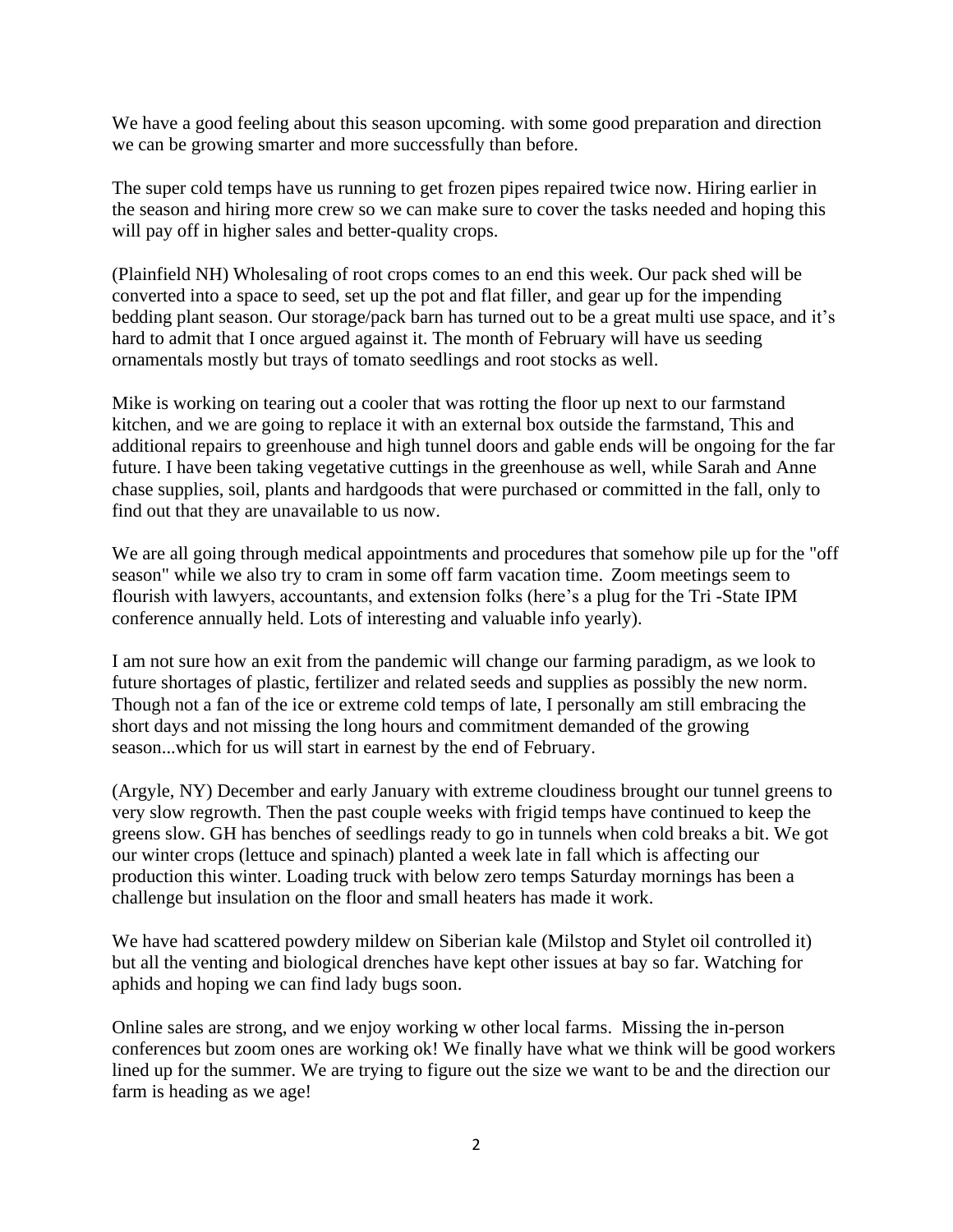(Little Compton RI) Hallmark of this winter is "interruptions" whether it be Covid related, greenhouse construction missing materials, cold weather, etc. We are trying to keep a core group of employees gainfully employed but it's difficult to give them three consecutive days without a problem arising. We bought a Clear Span storage barn, set the anchors in cement, and found that the company had bent the pipes wrong by 2" so now we have a cheese souffle building! Luckily the design has multiple cable tensioners, so it is stiff enough to do the job.

Winter markets are doing very well! As in past years, a large greens display makes the sales of the other roots, squashes, onions, etc. much stronger. On the growing front, we have had another invasion of Winter Grain Mites or Red-Legged Mites. This is our third run-in with these critters and finally learning their cycles and biology. They have occurred all three times in 23-year-old greenhouses where we grow crops in the soil. The organic matter is very high, and we have never 'not' had either GH tomatoes or winter greens.

It is probably time to build two more 30'x150' greenhouses to allow resting periods for houses in use for over 20 years. The idea is to take the plastic off and grow a series of purification and soil biology balancing covers over a two-year period. We have certainly made enough income out of these houses to afford this capital-intensive solution. The writing has been on the walls for a while on several fronts besides intractable soil borne pest issues.

Looking forward to the 2022 season, we will just have to see how far we can transfer our increased input costs to our consumers! It won't be a problem at farmers markets in the city, but at the home farm stand, will have a bigger push back, based on our observation over the years.

#### **SPRING WEBINARS FOR GROWERS. Thursdays, noon-1:00 pm, via Zoom**

[Click here](https://www.uvm.edu/sites/default/files/UVM-Extension-Cultivating-Healthy-Communities/horticulture/webinars/Spring2022Webinars.pdf) for full webinar descriptions. Free and open to all growers and people that work with them. Each session begins with short presentations, followed by open discussion with participants. [Click here to register.](https://us02web.zoom.us/meeting/register/tZAkduivqT0uH9Zgl1rcGWraj30Q1mU1oSjG?_x_zm_rtaid=oS1D1oNKSuSBaQdEdptGvw.1643719295423.9d1f1e847dbf96021ba43e20d5256aa2&_x_zm_rhtaid=284) Register only once to attend any or all webinars. Webinars are recorded and posted to [VVBGA You Tube channel.](https://www.youtube.com/channel/UCy1XzL_YX4j8hLCreEyYLBQ) Questions? [vernon.grubinger@uvm.edu](mailto:vernon.grubinger@uvm.edu) or (802) 257-7967 x303

February 3. Farm First: Vermont's resource for farmers and their families managing stress. Leanne Porter, Farm First and Valerie Woodhouse, Honey Field Farm.

February 10. Economic value of wild pollinators to blueberry farms: research and grower perspectives with Rachel Gray, Owl's Head Blueberry Farm and Dr. Taylor Ricketts, UVM.

February 17. Promoting pollinator vigor in cut flower production, Karen Trubitt, True Love Farm and Dr. Lynn Adler, University of Massachusetts.

February 24. Pollinator habitat plantings – what growers are doing, NRCS funding, Dan Pratt, Astarte Farm and Tom Akin, NRCS-Vermont.

Remaining webinars thru April - TBD